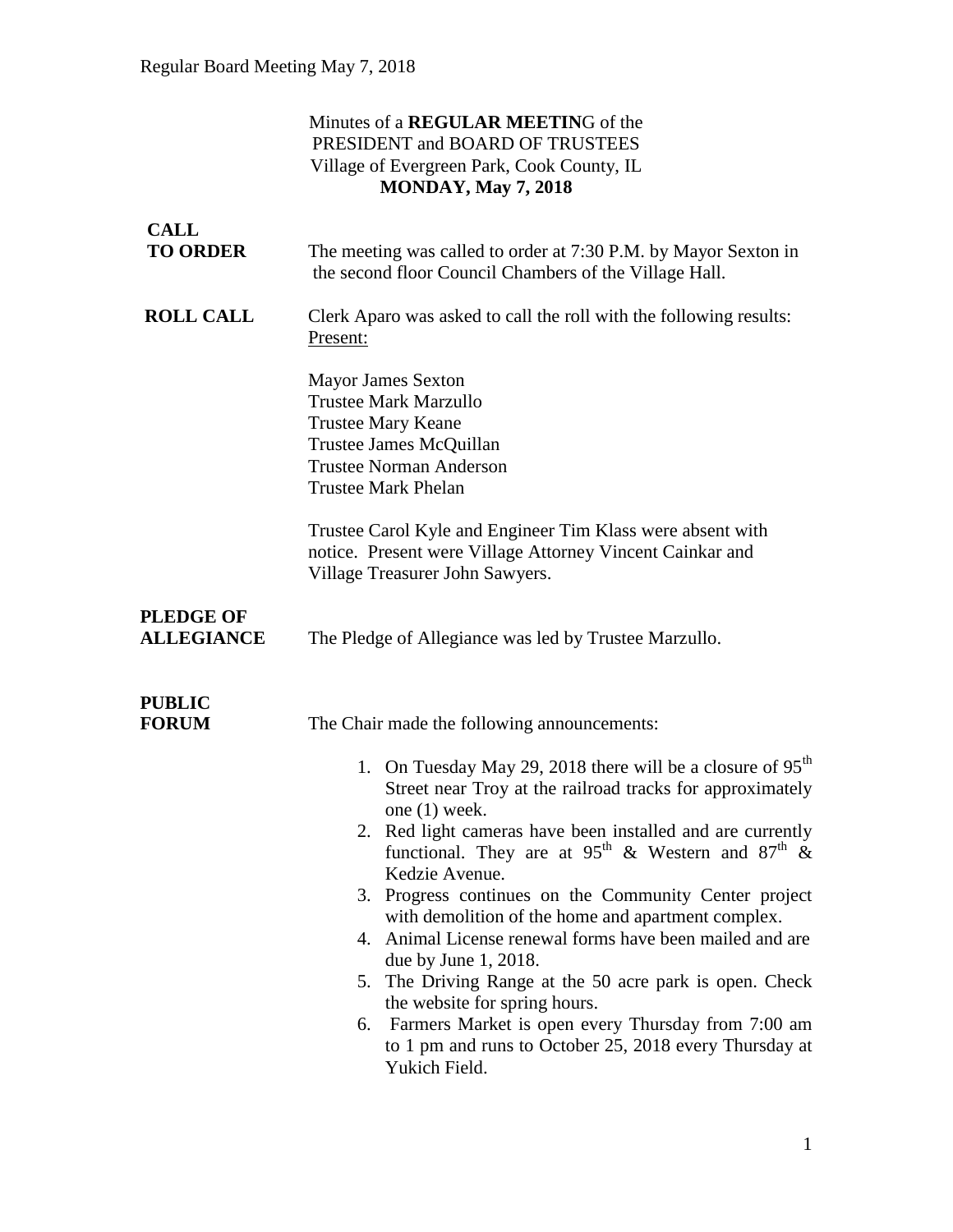- 7. Thanks to everyone who made the recent "Memories to Go" a huge success.
- 8. The 11th Annual Children's Health Fair will be held on Wednesday May 16, 2018 at the EP Fire Department from 3:30 pm to 6:30 pm. This is a free event open to kids of all ages, parents and families.
- 9. Summer concerts begin Sunday, June 3, 2018 at Klein Park with the talented 60 piece band, Encore Concert Band at 6:00 p.m. to 8:00 p.m.
- 10. The  $5<sup>th</sup>$  Annual Senor Health Fair will be held on Wednesday, June 13, 2018 from 10:00 am to 2:00 pm at the Evergreen Park Fire House, 9000 S. Kedzie. Free health screenings, fun activities and more. This event is open to community seniors and their caregivers.
- 11. Summer movies in the Park event, co-sponsored by the Evergreen Park Stallions; will be held on Friday, June 22, 2018 – 9:00 p.m. at the 50 acre park  $91^{st}$  & Rockwell. The featured movie is *A League of Their Own*. This event is subject to cancellation if weather is inclement.
- 12. The 30th Annual Day in the Park is Saturday, June 30, 2018; 11:30 a.m. – 9:00 pm is relocated to Yukich Fields, for this year at 9100 S. Kedzie Avenue.
- 13. The  $50<sup>th</sup>$  Annual Independence Day Parade is Tuesday, July 3, 2018 at 6:30 p.m. Fireworks at dusk at Duffy Park 92<sup>nd</sup> and Millard.
- 14. The Recreation Department's Candlelight Theater directed by Glenn Pniewski will be acknowledged at our next Board meeting. The Group has given many talented locals a platform to perform memorable theater in Evergreen Park. Congrats as all three (3) productions last week were sold out.
- 15. Deb Schillo, Curriculum Director, Evergreen Park High School wrote a note thanking the Village and Denny Pietranduono for the wonderful program at the farm. Aero students and teachers enjoyed the interaction with the animals and the farm environment.

# **PUBLIC**

**COMMENTS** Recurring resident, refused to give name and address. Referenced area of  $93<sup>rd</sup>$  & Spaulding and stated she is back to discuss ongoing issues. Issues include trespassing cars turning around in her driveway, the rental house at 9310 Spaulding, late night disturbances from the property and (14) fourteen cars parked on the street without valid vehicle stickers. She disputes the Village Inspector's claim that only three people reside in the house and it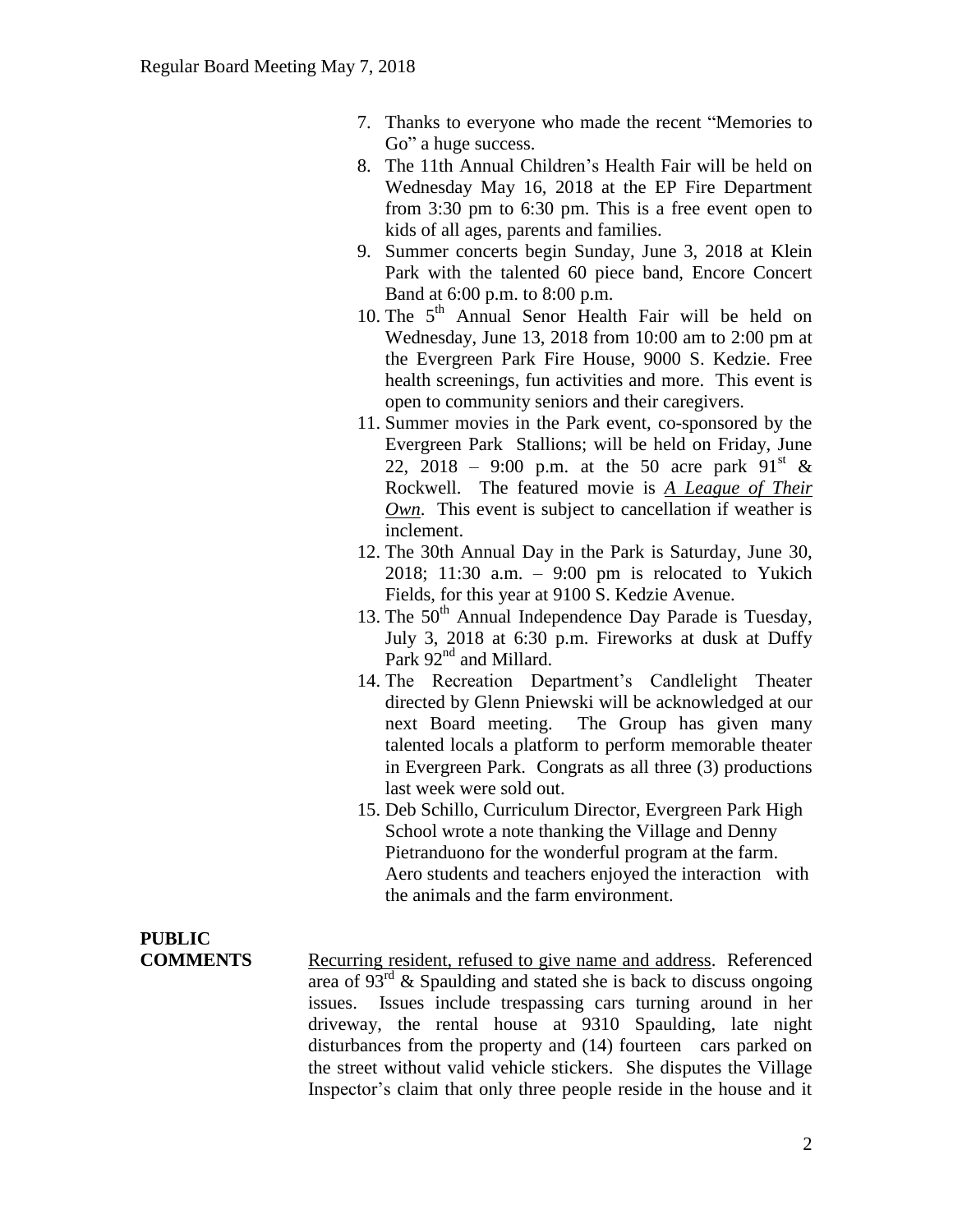meets the rental code. The Chair responded the street is for public parking and can be used by the public.

She expressed dissatisfaction with the Police Department and Village Clerk Aparo. She stated the Clerk's minutes do not reflect any negative comments she makes. She accused the Clerk of failure to respond to a recent (FOIA) Freedom of Information Act request. Clerk Aparo stated the FOIA was sent but it went to the wrong email as the requesters handwriting was difficult to read. The Clerk had corrected the error and completed the FOIA response.

CLERK'S NOTE: The Public Access Counselor (PAC) for the Illinois Attorney General's office has sent a letter stating this issue has been resolved.

Mrs. Watson, 9500 Block of Sacramento stated the new LED street lights are too dim and do not disperse enough light on her block. Her car was broken into and she is requesting more street lights on her block to deter crime.

The Chair responded the number of lights on the block were determined when the street lights were installed in the early 1960's. He added these new LED lights are much brighter than the old mast head type lights. More lights could be installed if the tax payers agree to pay for additional street lights. He will inspect the lights with the PW Director and if necessary, Public Works will trim the trees around the lights.

# **REGULAR**

**AGENDA** Motion by Trustee McQuillan second by Trustee Phelan, to waive reading of the minutes of the April 16, 2018 Regular Meeting of the President and Board of Trustees and approved as presented was passed by unanimous voice vote and so ordered by the Chair.

# **RESOLUTION**

**NO. 13-2018** Motion by Trustee Phelan second by Trustee Keane, to approve **Resolution NO. 13-2018** with expenditures of the General Corporate Fund of \$ 596,832.42 and the Water Management Fund, \$178,703.59 and the Street Bond Fund, \$ 113,290.00 and the 95<sup>th</sup> Street TIF Fund, \$ 782.48 for a total of \$ 941,145.99. Upon roll call, voting YES: Trustees Marzullo, McQuillan, Keane, Anderson and Phelan; voting NO: NONE. The motion was passed and so ordered by the Chair.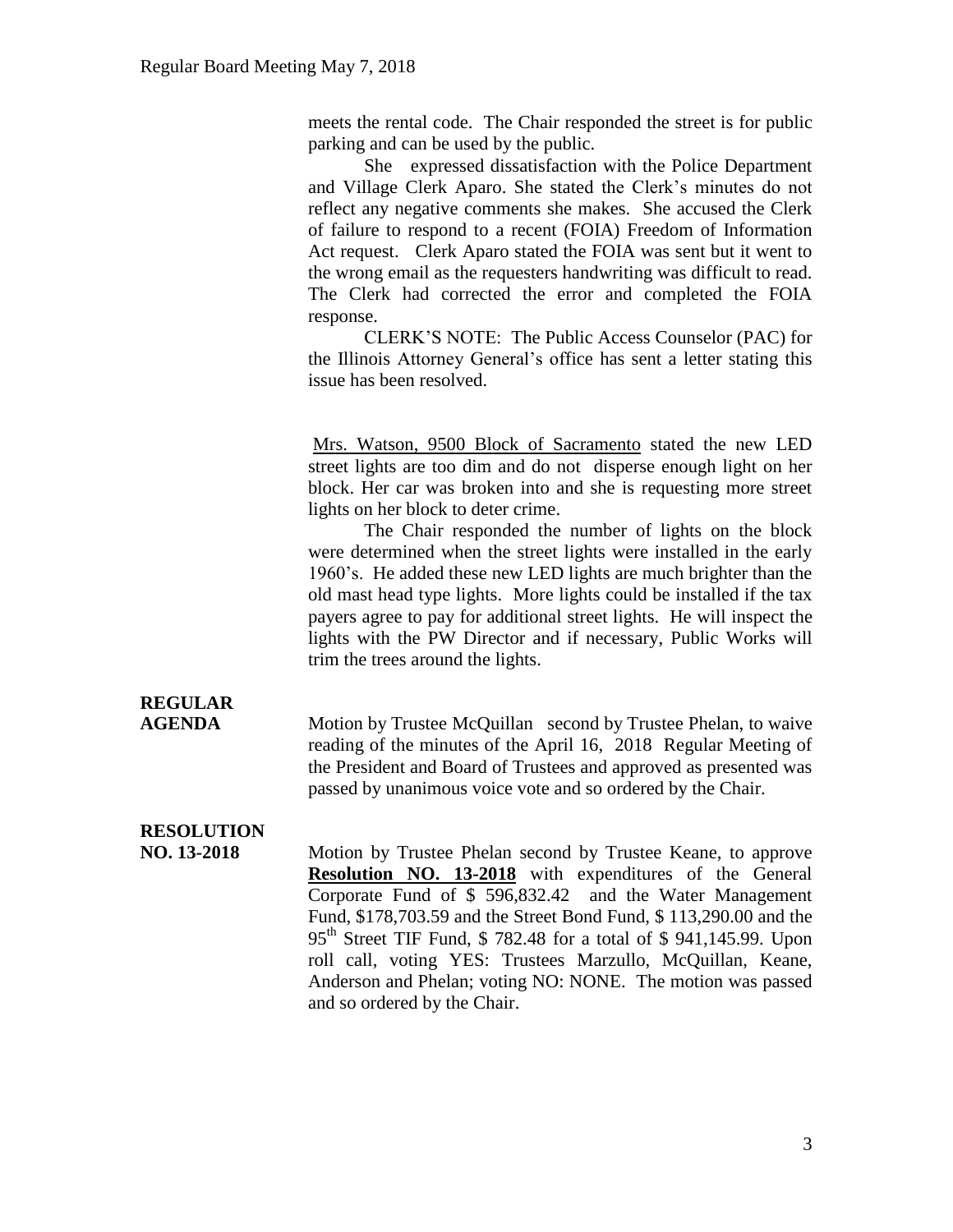| <b>WATER</b><br><b>COLLECTOR'S</b><br><b>REPORT</b> | Motion by Trustee Marzullo second by Trustee McQuillan, to<br>accept for file and information the Waters Collector's report for<br><b>April 2018</b> in the amount $$759,440.67$ . The motion was passed by<br>unanimous voice vote and so ordered by the Chair.                                                                                  |
|-----------------------------------------------------|---------------------------------------------------------------------------------------------------------------------------------------------------------------------------------------------------------------------------------------------------------------------------------------------------------------------------------------------------|
| <b>VILLAGE</b>                                      |                                                                                                                                                                                                                                                                                                                                                   |
| <b>COLLECTOR'S</b>                                  |                                                                                                                                                                                                                                                                                                                                                   |
| <b>REPORT</b>                                       | Motion by Trustee Marzullo second by Trustee Keane to accept for<br>file and information the Village Collector's report for <b>April 2018</b><br>in the amount of \$1,519,597.94. The motion was passed by<br>unanimous voice vote and so ordered by the Chair.                                                                                   |
| <b>BUSINESS</b>                                     |                                                                                                                                                                                                                                                                                                                                                   |
| <b>CERTIFICATES</b>                                 | Motion by Trustee Phelan second by Trustee McQuillan to accept<br>the application for Business Regulation Certificate for <b>CHI TUNG</b><br>(revisions to ownership) to operate a restaurant/carry out located<br>at 9560 S. Kedzie Avenue. Upon roll call, voting YES: Trustees<br>McQuillan, Keane, Anderson, Phelan, and Marzullo; voting NO: |

#### **PUBLIC WORKS PROCLAMATION**

Motion by Trustee Phelan second by Trustee Anderson to proclaim, "*May 21-27TH, 2018 as National Public Works Week – Power Public Works in the Village of Evergreen Park."* The Chair thanked all the men and women of the Public Works Division for their continued commitment to the Village and its residents. Upon roll call, voting YES: Trustees Keane, Anderson, Phelan, Marzullo and McQuillan; voting NO: NONE. The motion was passed and so ordered by the Chair.

NONE. The motion was passed and so ordered by the Chair.

### **PROCLAMATION**

**EMS WEEK** Motion by Trustee McQuillan second by Trustee Keane to *Proclaim May 20-26, 2018 as "Emergency Medical Services Week in the Village of Evergreen Park."* The Chair thanked all the men and women of EMS and first responders for their dedication to the residents of our community. Upon roll call, voting YES: Trustees Anderson, Phelan, Marzullo, McQuillan and Keane; voting NO: NONE. The motion was passed and so ordered by the Chair.

### **EPPD VEHICLE**

**SALE** 3 Motion by Trustee Marzullo second by Trustee McQuillan to approve Police Chief's Saunders request to sell (2) two black 2008 Ford Crown Victoria's Unit #2610 and Unit #2625 for \$2,000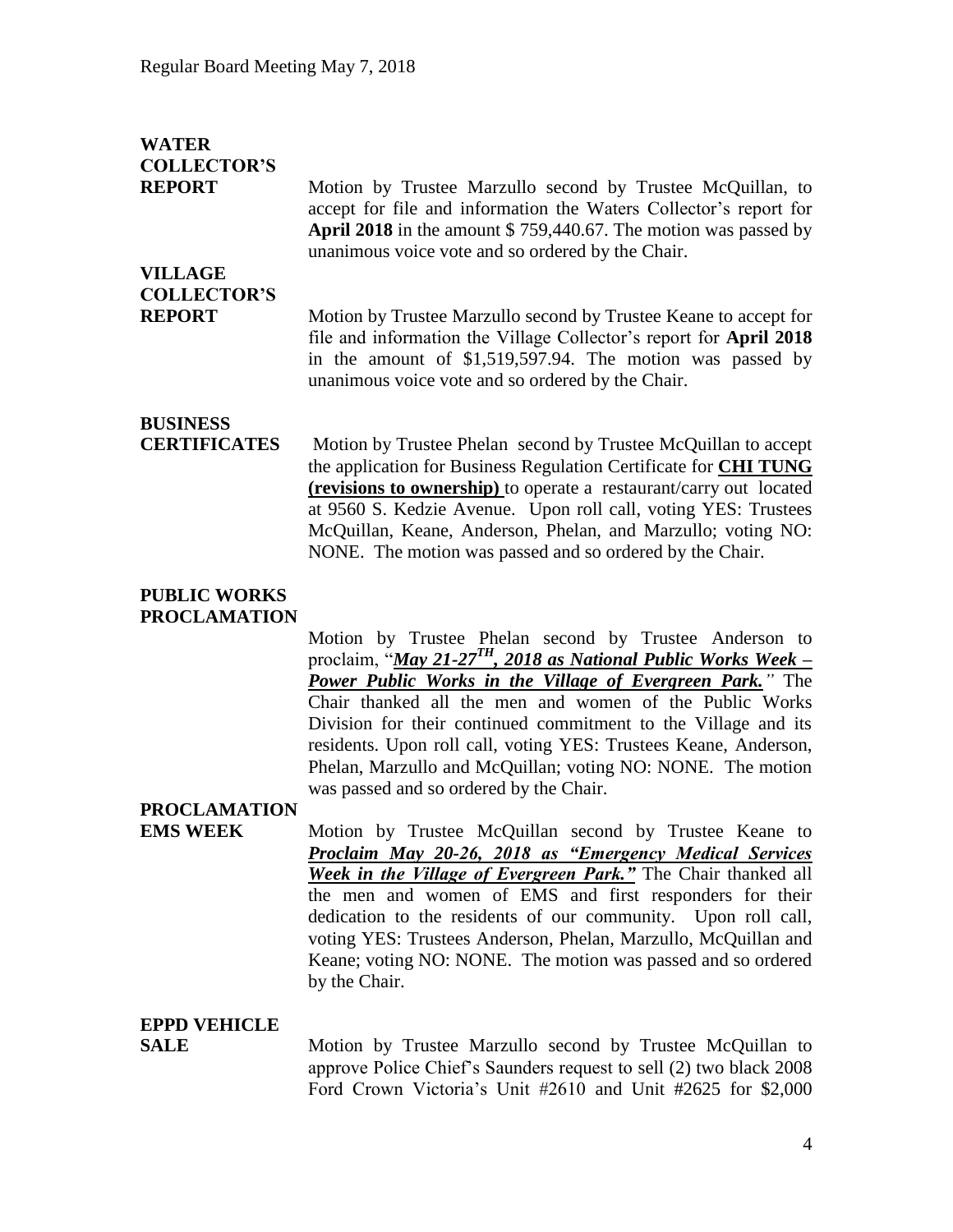each. Upon roll call, voting YES: Trustees Phelan, Marzullo, McQuillan, Keane and Anderson; voting NO: NONE. The motion was passed and so ordered by the Chair.

## **EP GIRLS SOFTBALL**

**PARADE** Motion by Trustee Phelan second by Trustee Keane to approve the request for the annual Girls' Softball Parade to be held on Friday, May 11, 2018 at 6:30 p.m. Upon roll call, voting YES: Trustees Marzullo, McQuillan, Keane, Anderson and Phelan; voting NO: NONE. The motion was passed and so ordered by the Chair.

# **EP BOY'S CLUB**

**PARADE** Motion by Trustee Phelan second by Trustee Anderson to approve the request for the annual EP Boy's Club Parade to be held on Saturday, May 12, 2018 at 9:00 a.m. with a rain date of Saturday, May 19, 2018 if needed. Upon roll call, voting YES: Trustees McQuillan, Keane, Anderson, Phelan and Kyle; voting NO: NONE. The motion was passed and so ordered by the Chair.

# **ENGINEER'S**

**REPORT** Mr. Klass was absent.

# **ATTORNEY'S**

**REPORT** The Attorney had no report.

**DEPT HEADS** OCS Director, Mary Ann Diehl stated the Farmers Market has a variety of vendors this year. She invited everyone to attend the Senior Council luncheon on Thursday, May 17, 2018 which will honor all military veterans. Johnny Gray will entertain.

> Dennis Duffy, Recreation Dept. reported tee-ball age 3-5 is ongoing with 100 participants. Spring soccer pre-school minicamp and day camp are starting. All Recreation Dept. information is available online as well.

## **BIDS**

**50/50 PROGRAM** Motion by Trustee Phelan second by Trustee Marzullo to approve the PW Directors recommendation to approve Strada Construction as the low bidder for the 2018 50/50 Sidewalk Program. There were (2) two bidders M & J Asphalt for \$107,725.00 and Strada Construction for \$ 87,895.00. The cost of the square has not been determined. Upon roll call, voting YES: Trustees Keane, Anderson, Phelan, Marzullo and McQuillan; voting NO: NONE. The motion was passed and so ordered by the Chair.